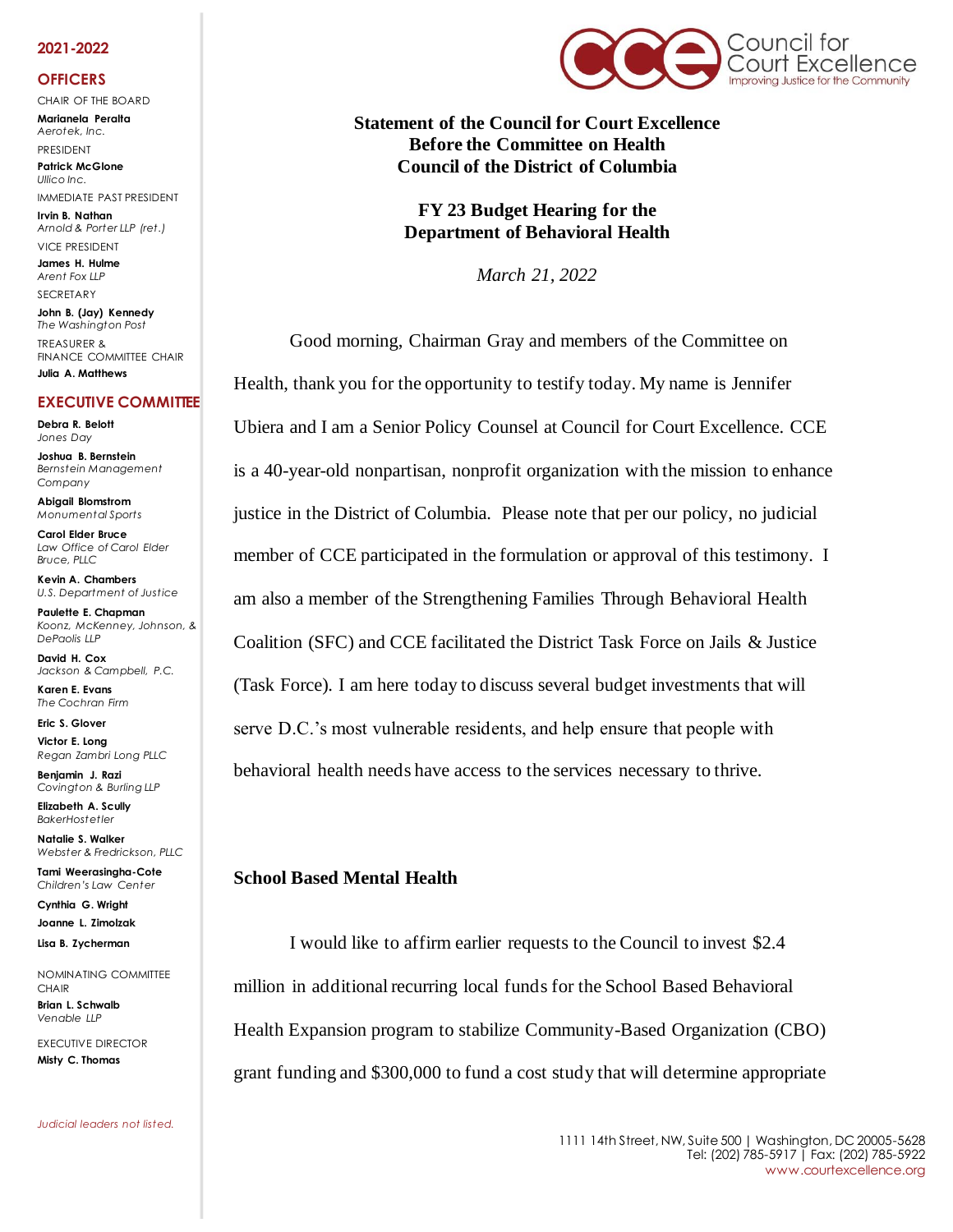

Page 2 of 7

grant amounts to sustain the longevity of the SBMH program. The Mayor's current budget proposal suggests lowering current grant amounts from \$80,000 to about \$70,000 which is unsustainable for current CBOs to perform this critical work in our schools. DC has provided one-time supplements to address the financial strain of the pandemic on providers. These supplements should be made permanent, and the CBO grant amount should cover inflationary cost increases over the next three years while a cost study is conducted. To fund this cost study, we urge the committee to invest \$300,000 in one-time local funds. The cost study will determine the appropriate grant amounts for participating CBOs. As stated earlier, the current grant amount for participating CBOs is set at \$80,000 and the Mayor's budget proposal recommends decreasing this amount to \$70,000. This amount undermines the longevity and any potential success of the program because \$70,000 is not financially sufficient. Further, the current grants were formulated in 2016<sup>1</sup> before the pandemic and all of the additional mental health service needs it created for youth. Grant amounts must remain at \$80,000 and maintained for the next three years, including the costs of inflation, to fully realize the benefits of this program and sustain its success.

Ensuring behavioral health clinicians are in every public school compliments services already offered to students and families. Their presence provides supportive services for school teachers and staff such as professional development on a variety of behavioral health topics, classroom management techniques, and case management. In addition, having mental health clinicians on hand as we navigate the COVID-19 pandemic is essential. Since the start of the

<sup>1</sup> Based on estimates and data gathered in 2016. https://test-dcfpi.pantheonsite.io/wpcontent/uploads/2021/12/Strengthening-Families-Coalition-Letter-to-Mayor-Bowser.pdf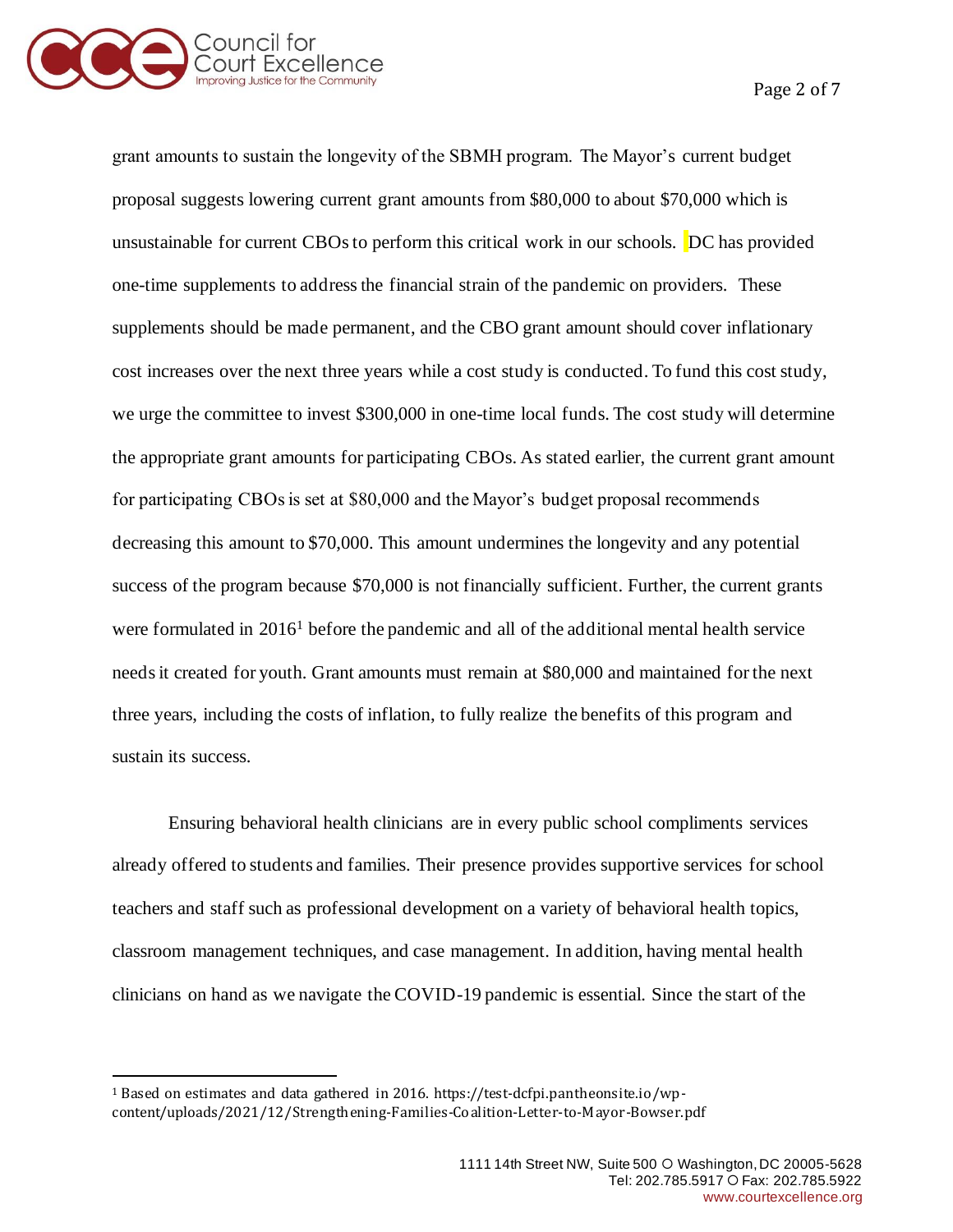

Page 3 of 7

pandemic, emergency department visits for children with mental health emergencies have risen sharply<sup>2</sup> and tens of thousands of children have experienced the pandemic-related death of a primary caregiver<sup>3</sup>. The Center for Disease Control and Prevention (CDC) reports one in every five children and adolescents experience the signs and symptoms of a diagnosable behavioral disorder each year, resulting in significant disruptions of school classrooms, increased truancy, increased risk for alcohol and drug abuse and decreased graduation rates<sup>4</sup>. As students continue to return to a standard, in-person education, it is vital that they have full access to the resources that SBMH services provide to ensure their mental health does not degrade to a level requiring a need for emergency response. These children are facing significant behavioral health needs and the failure to meet these needs will have long-lasting negative impacts on the health, education, and future well-being for children in the District.

I would like to thank both the Mayor and D.C. Council for their support so far on School-Based Mental Health, however, the mental health needs of youth have increased a significant amount since the programs were first instituted. Because of this, these programs require stabilization of current funding to ensure they remain effective.

<sup>2</sup> CDC data indicates that the mental health-related emergency department visits increased by 31% among 12-to-17-year-olds from January to October of 2020, we can see that the pandemic had a significant toll on youth, especially when they were not present in schools with the necessary resources at their disposal.

<sup>3</sup> Mental Health–Related Emergency Department Visits Among Children Aged <18 Years During the COVID-19 Pandemic — United States, January 1–October 17, 2020

https://www.cdc.gov/mmwr/volumes/69/wr/mm6945a3.htm

<sup>4</sup> Mental Health and Morbidity Weekly Report: Mental Health Surveillance Among Children — United States, 2005–2011 https://www.cdc.gov/mmwr/preview/mmwrhtml/su6202a1.htm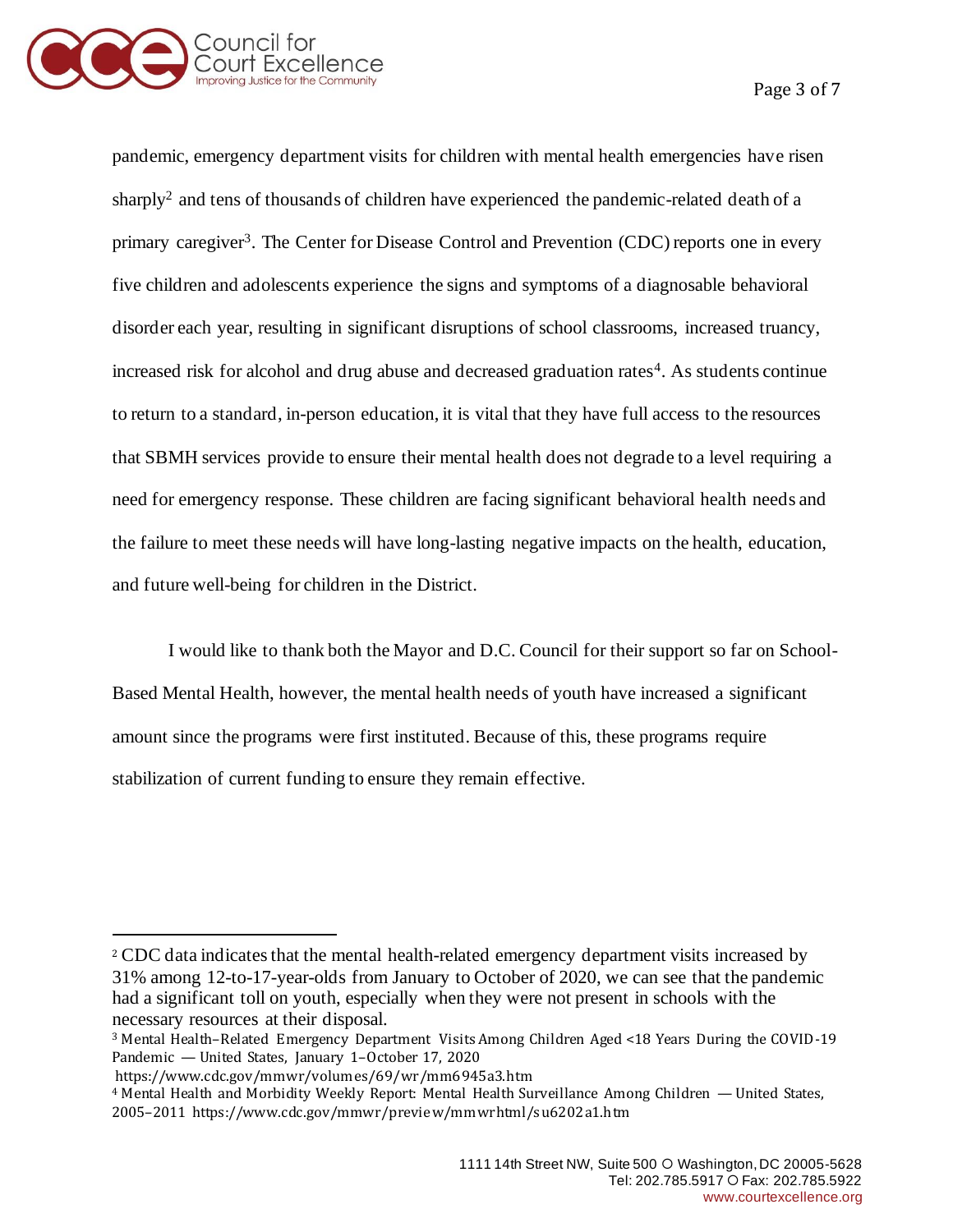

## **Community-Based Mental Health and Housing**

Secondly, CCE supports DC Behavioral Health Association's (DCBHA) asks to increase funding for community-based behavioral health services and housing by \$12 million. In addition, we ask for a \$2 million increase to expand the use of the housing-first model among reentry housing providers, as recommended by the District Task Force on Jails & Justice. This investment will fund new housing and case management services for 55 more residents in FY23 returning to D.C. from prison or jail.

## **Community Response Team**

I would also like to call your attention today to DBH's Community Response Team's (CRT) Pre-Arrest Diversion (PAD) and 911 Diversion projects, both of which were recommendations of the Task Force. Specifically, I am here today to urge the committee to increase funding to DBH's Community Response Team overall by \$15 million to provide for enhanced provider and MPD training, workforce development, and worker recruiting and retention.

As this committee is aware, in 2019, DBH merged the PAD pilot program into its CRT to provide alternatives to the criminal justice system by diverting people facing arrest for non-violent offenses into programs that help address their behavioral health and other needs. Data from the pilot's evaluation showed success. However, despite being better suited to connect people to the supports needed to prevent future unlawful behavior, CRT's current operational capacity does not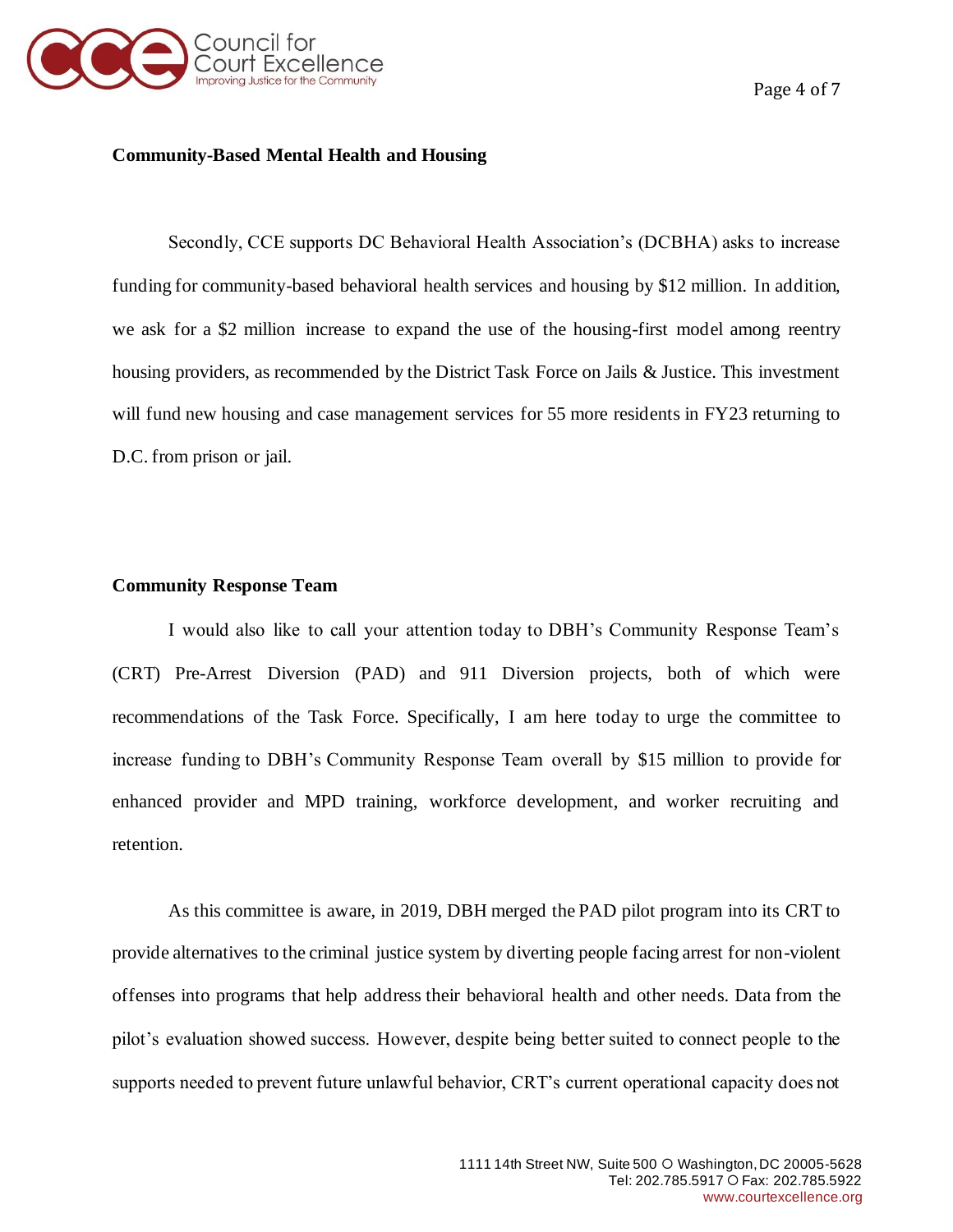

allow the team to respond in a timely manner to all cases that might be – and should be – eligible for PAD's alternative intervention model, or to support the law enforcement trainings and collaborations that are critical to making the program a success.

CCE also requests continuation of the pilot program that allows the Office of Unified Communications to divert 911 calls from law enforcement to behavioral health first-responders. Ensuring the District has a high-quality, multi-intercept, comprehensive screening mechanism helps steer people with acute and chronic behavioral health issues away from the criminal legal system could have significant impacts at many different stages of the criminal process – not to mention improve connections to needed health care. For example, in 2018, roughly 62% of all people booked in D.C. jail had an identified behavioral health need,<sup>1</sup> and in D.C., individuals with serious mental health issues are 16 times more likely than others to be killed during a police encounter.<sup>2</sup> During the 911 Diversion pilot, from June-September 2021, OUC never diverted more than 28 calls per week to DBH, and some weeks diverted as few as 5 calls<sup>5</sup>. An advanced screening mechanism, in conjunction with a fully staffed and funded CRT provides a chance to help these individuals before circumstances escalate, before more serious crimes are committed, and they end up in jail, or worse, killed.

We encourage this Committee to allocate DBH an additional \$15M to enable CRT to scale up appropriately. Reaching the majority of eligible PAD and 911 diversion cases – a goal shared by CCE, the District Task Force on Jails & Justice, and DBH, too – would require 1) an expansion of the CRT's capacity, 2) DBH's ability to track high-quality data about the impacts of its

<sup>5</sup> Department of Behavioral Health, *911 Behavioral Health Call Diversion Pilot*, October 14, 2021. On file with CCE.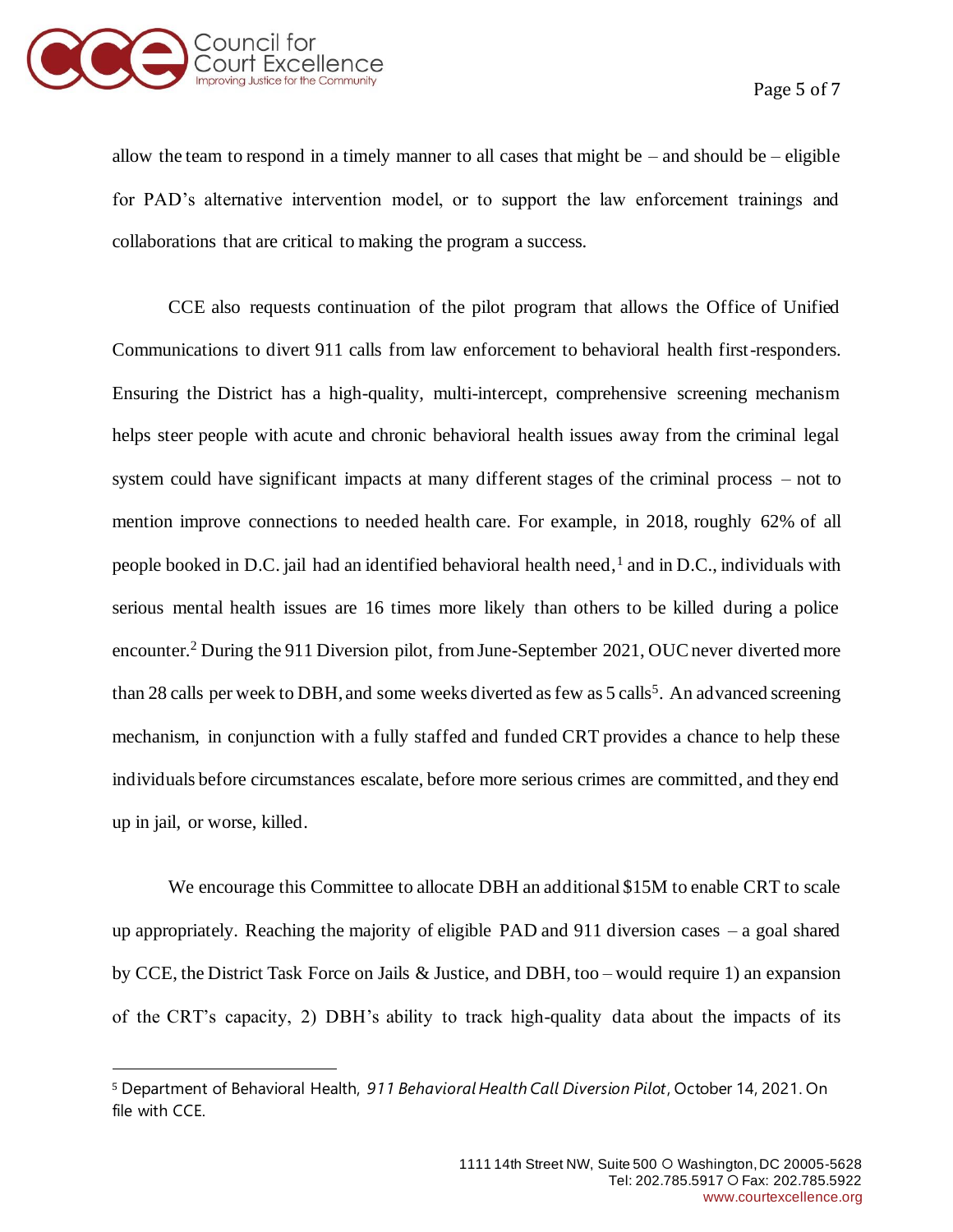

interventions, and 3) its capacity to develop a successful partnership with MPD. Given the severe workforce shortages in D.C.'S behavioral health sector, CCE recommends that much of this funding be allocated to training opportunities for community members who seek to join CRT but do not have the means to participate in the necessary trainings or certificate courses. D.C. should be standing up a career pipeline for non-law enforcement responders, like Peer Specialists and Violence Interrupters in the same way we do through the MPD Cadet Corps.

# **Services for Justice-Involved People with SUDs**

Finally, CCE recommends increased local dollar funding to increase non-Medicaid billable services to support justice-involved consumers. Between 2015 and 2019, almost 48% of people in Dept. of Corrections (DOC) custody had a documented substance use disorder (SUD) and of those, people who received SUD care after their release from DOC custody had a 36% lower chance of being rearrested or reincarcerated within 90 days. Based on our research and recommendations in "Everything is Scattered… The Intersection of Substance Use Disorders and Incarcerations in the District," CCE requests a \$10 million total investment in services for justice-involved people with SUDs in FY23. This includes a \$5 million increase to local dollar support of non-Medicaid billable services to support justice-involved consumers; a \$2.5m increase to electronic medical records systems to increase technological capability and ease of sharing released records with DOC and CSAs; and a \$2.5 million increase to boost connection to care services at DOC jail facilities, DC Superior Court, and the soon-to-be-opened Stabilization and Sobering Center.